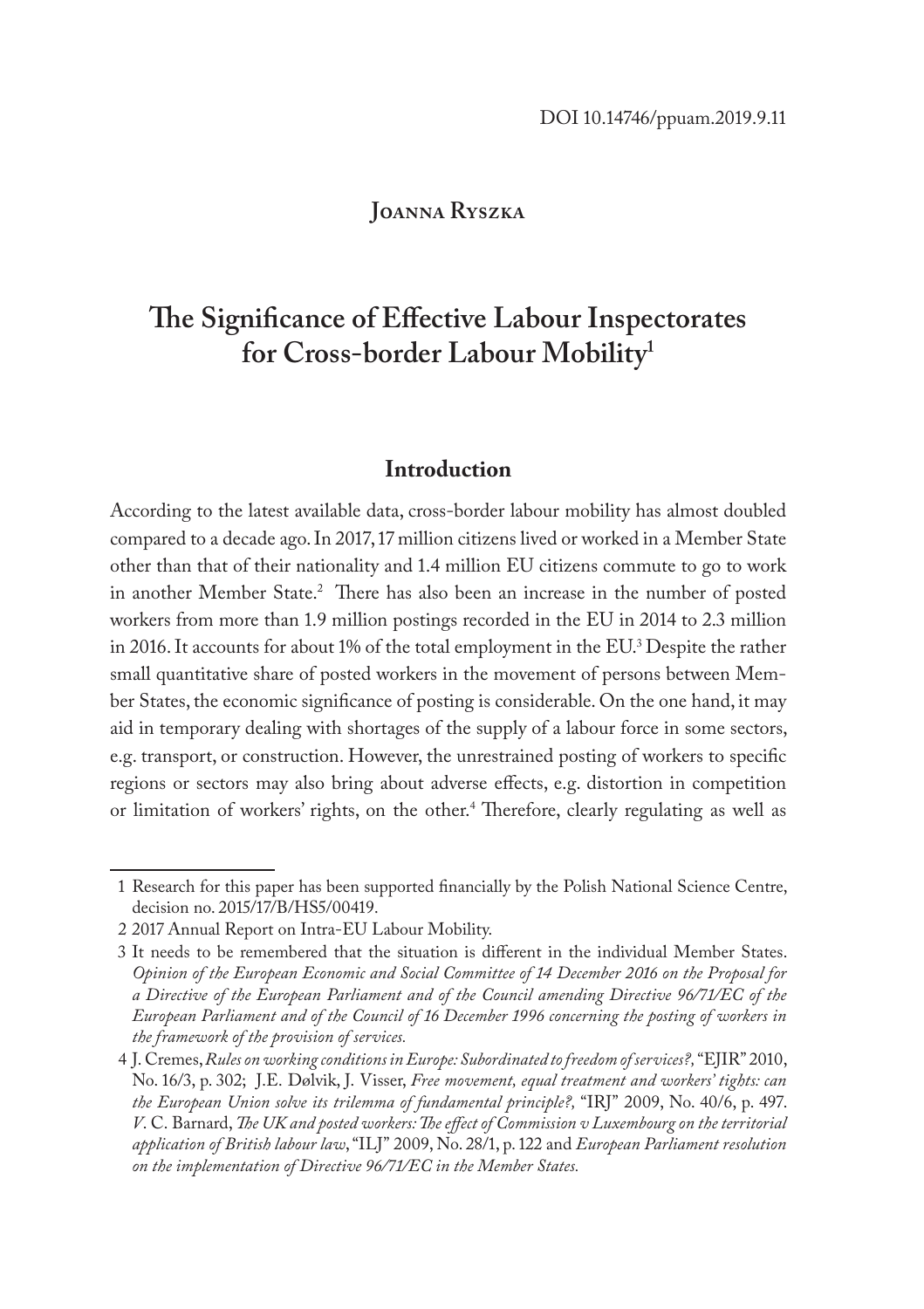effectively enforcing the protection of cross-border workers, including posted workers, and providing the conditions of fair competition on the internal market are important.

Generally, the objectives identified above were to be accomplished under the provisions of *Directive (EU) 2018/957 of the European Parliament and of the Council of 28 June 2018 amending directive 96/71/EC concerning the posting of workers in the framework of the provision of services* (*Directive 2018/957*).5 The number of practical problems identified during the process of implementing the provisions of the *Directive 96/71/EC* became the reason for adopting *Directive 2014/67/EU of the European Parliament (PE) and of the Council on the enforcement of Directive 96/71/EC concerning the posting of workers in the framework of the provision of services* (*Directive 2014/67/EU*).6 These problems concerned, for example, poor administrative cooperation between the Member States, including national labour inspectorates.

The effectiveness of exercising rights by the internal market participants would certainly be at risk if there was no suitable and adequate institutional base. A question can be raised whether the institutional system functioning within the EU is sufficient to provide protection of these rights or establishing additional institutions should be taken into consideration. Maybe it would be enough only to enhance cooperation of the suitable national authorities. Main attention should be focussed on national labour inspectorates which contribute to enhancing the protection of social rights.

In connection with the above, a brief description of the cross-border posting of workers is provided first, especially showing the role that labour inspectors play in this area. Then, the initiative of a European Platform for undeclared work for labour inspectors is analysed. This was to allow confrontation with other initiatives functioning in this field on the EU level, i.e. the Committee of Senior Labour Inspectors, but also with those requested for possible approval, i.e. European Social INTERPOL, or the European Labour Authority.

# **The Purpose and Scope of the Cross-Border Posting of Workers in the Framework of the Provision of Services**

The main purpose of Directive 2018/957 is to ensure the protection of posted workers during their posting in relation to the freedom to provide services. It lays down mandatory provisions of the hosting Member State regarding working conditions and the protection of workers' health and safety that must be respected (Article 1(1) Directive 2018/957). It is also to remove obstacles and uncertainty as regards freedom to

<sup>5</sup> OJ EU 1997 L 18/1.

<sup>6</sup> OJ EU 2014 L 159/11.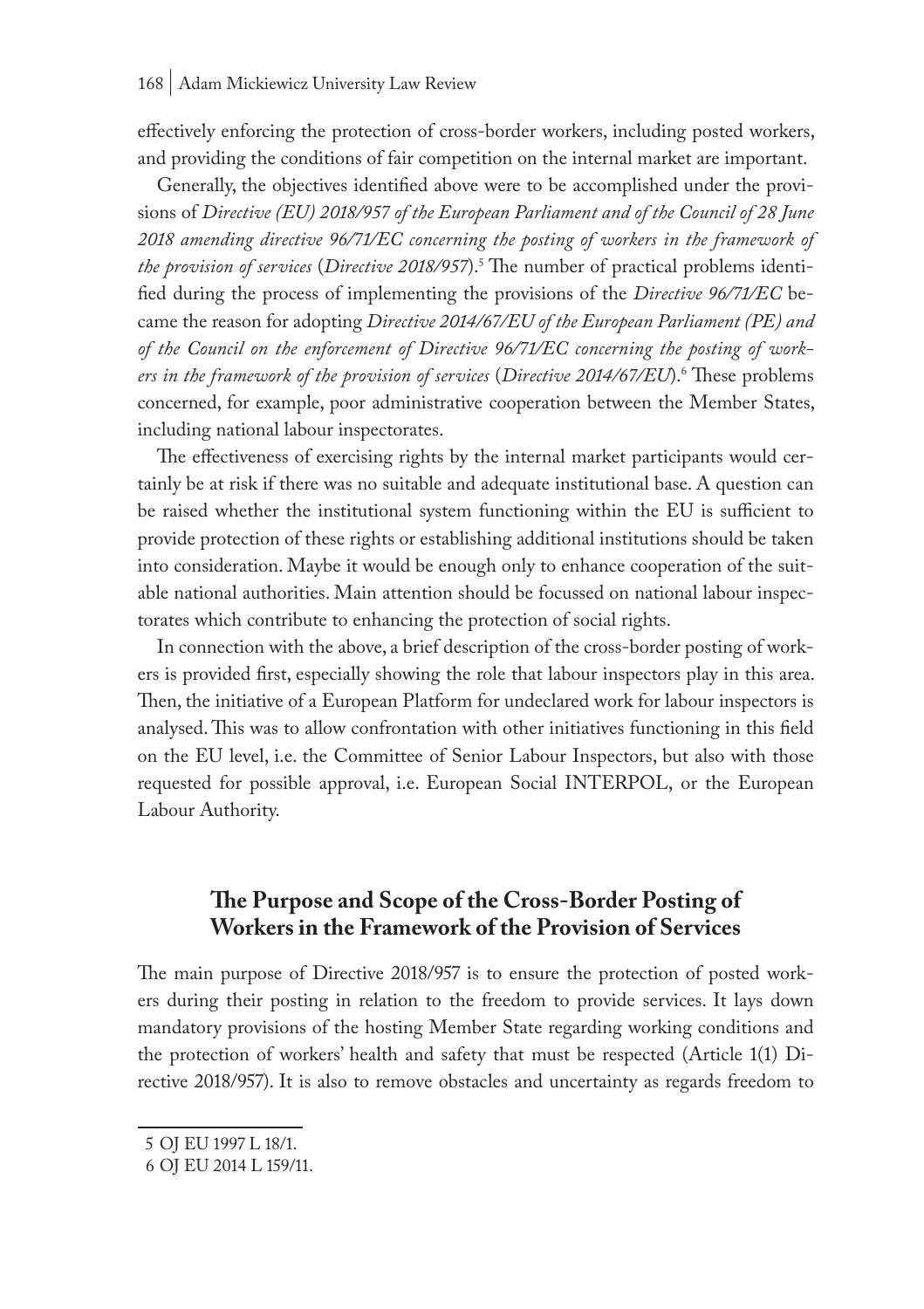provide services.'This purpose is to be accomplished by improving legal certainty and facilitating identifying the terms and conditions of employment applied towards workers temporarily employed in a Member State other than the one whose legislation regulates employment relationship. Directive 2018/957 also aims at guaranteeing the balance between the internal market freedoms and workers' rights during the period of their posting. Equal legal protection is to be available by both the employers providing services on the internal market, posted workers themselves, but also the beneficiaries of the services provided by them.<sup>8</sup>

The question of ensuring the coordination of Member States legislation by establishing mandatory requirements concerning the minimum protection of posted workers, which their sending employers are to comply with, has turned out to be of a great essence.9 A catalogue of this type of mandatory regulations concerning the minimum protection are provided by Article 3(1) of Directive 2018/957*.*Aapplying its labour law by the host Member State may be a barrier to the free movement of services, arising out of Article 56 of the Treaty on the Functioning of the European Union. It was the reason why RG *Mengozzi* in the case C-341/05 *Laval* deemed Article 3 of the former Directive 96/71/EC as derogation of the host Member State control principle.10 The main purpose of its 'successor', Directive 2018/957, is to remove all barriers to the freedom to provide services. The purpose of establishing the aforementioned minimum working conditions of the host Member State is, however, not only to avoid distortion in competition and to remove barriers to the free movement of services, but also to guarantee that posted workers' rights will be complied with.<sup>11</sup>

<sup>7</sup> This has been confirmed by the case-law of the Court of Justice of the European Union, firstly the judgements in the following cases: C-341/05 *Laval* and C-346/06 *Rüffert* where the Court ordered to make an interpretation of *Directive 96/71/EC* in light of Article 56 of the Treaty on the Functioning of the European Union, stressing that its purpose is, among others, to achieve the freedom to provide services, 'being one of the fundamental freedoms guaranteed by the treaty', respectively items 61 and 63.

<sup>8</sup> A. M. Świątkowski, *Prawo pracy Unii Europejskiej*, Warszawa 2015, p. 168. *V*. V. Kosta, *Fundamental Rights in EU Internal Market Legislation*, Oxford-Portland-Oregon 2015, pp. 196–200; T. van Peijpe, *Collective labour Law After Viking, Laval, Rüffert, and Commission v. Luxembourg*, "IJCLLIR" 2009, No. 25/2, pp. 83–86. More about plurality of purposes which Directive 96/71/ EC seems to serve and which unfortunately affects uncertainty and vagueness of its provisions *v*. S. Evju, *Posting Past and Present. The Posting of Workers Directive – Genesis and Current Contrasts*, *"*FWP" 2009, No. 8, pp. 21–22 and 24–15.

<sup>9</sup> *Communication from the Commission to the Council, the European Parliament, the European Economic and Social Committee and the Committee of the Regions, The implementation of Directive 96/71/EC in the Member States.*

<sup>10</sup> RG Mengozzi's opinion in the case C-341/05 Laval.

<sup>11</sup> RG Trstenjak's opinion in the case C-319/06 *Commission v Luxembourg,* item 33. *V*. C. Barnard, *The substantive law of the EU. The Four Freedoms. Fourth edition,* Oxford 2013, p. 381. On posting of workers' good and bad sides look especially at: J. Cremers, *In search for cheap labour in Europe – Working and living conditions of posted workers,* "CRL News" 2011, No. 1, pp. 8–9.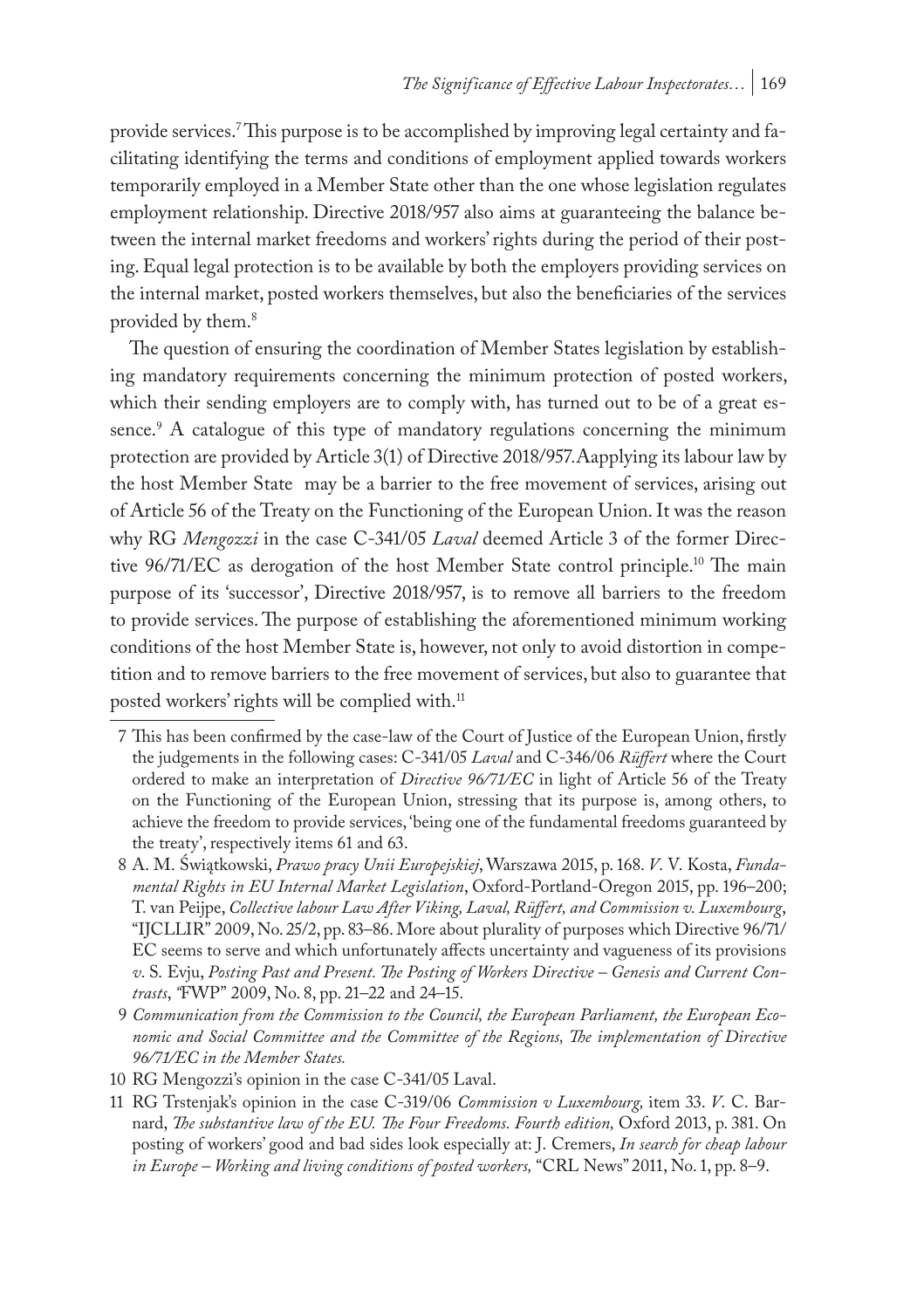#### 170 | Adam Mickiewicz University Law Review

To overcome the practical problems related to the insufficient enforcement of Directive 96/71/EC, Directive 2014/67/EU was adopted. It was also a reaction to the discussion about the need to ensure a real balance between social rights, and the internal market freedoms which has broken out as a result of the rulings of the Court of Justice of the European Union in the following cases: C-438/05 *Viking,* C-341/05 *Laval,* C-346/06 *Rüffert*, and C-319/06 *Commission v Luxembourg*. 12 In response to numerous accusations, both from the EU institutions, and also from the doctrine representatives, towards the aforementioned judgements, the compliance of the Directive provisions with the fundamental rights and with the principles laid down in the Charter of Fundamental Rights was pointed out in Recital 48 of Directive 2014/67/EU. Therefore, when bringing in its provisions, one should be guided by such rights and principles as the freedom to conduct business (Article 16 of the Charter of Fundamental Rights) or the right of collective bargaining and action (Article 28 of the Charter of Fundamental Rights). The provisions of Directive 2014/67/EU are thus to fulfil a double purpose. Its provisions are both to protect posted workers and ensure that all legal measures introduced under it cause no administrative burdens or restrictions on the freedom to provide services (Recitals 4 and 16 of Directive 2014/67/EU and Article 1(1) paragraph of Directive 2014/67/EU). Therefore, a common framework for suitable control measures and mechanisms for a more efficient and a more uniform implementation of posted workers' provisions proved to be necessary.

For efficiently accomplishing the purposes of the posting of workers' legal basis, the Member States were called on to enhance cooperation between the offices which are responsible for supervising the compliance with the working terms and conditions provided for in its provisions. The authorities of the host state in cooperation with the authorities of the Member State of establishment are responsible for inspecting the terms and conditions of employment to be complied with (Article 7(1) of Directive 2014/67/EU). This cooperation may also rely on exchanging all relevant information, e.g. regarding the legality of registration of a service provider registered office or compliance of their operations with the law. Generally, this is about the labour inspectors' work, although it should be remembered that this cooperation is to be carried out not only between them, but also between the suitable offices of the Member States, and the European Commission.<sup>13</sup>

<sup>12</sup> *Opinion of the European Economic and Social Committee on the Proposal for a Directive of the European Parliament and of the Council on the enforcement of Directive 96/71/EC concerning the posting of workers in the framework of the provision of services, Official Journal of the EU 2012 C 351/61, item 3.2*. *V*. V. Kosta, *Fundamental…*, pp. 200–209.

<sup>13</sup> Here, the Commission's participation in principle takes a form of financial support, including exchanges of relevant officials and organising training, language courses in order to develop, facilitate, and propagate best practice initiatives such as the development and updating of databases or joint websites containing information concerning terms and conditions of employment to be respected – Article 8 of *Directive 2014/67/EU*. Language barriers have in fact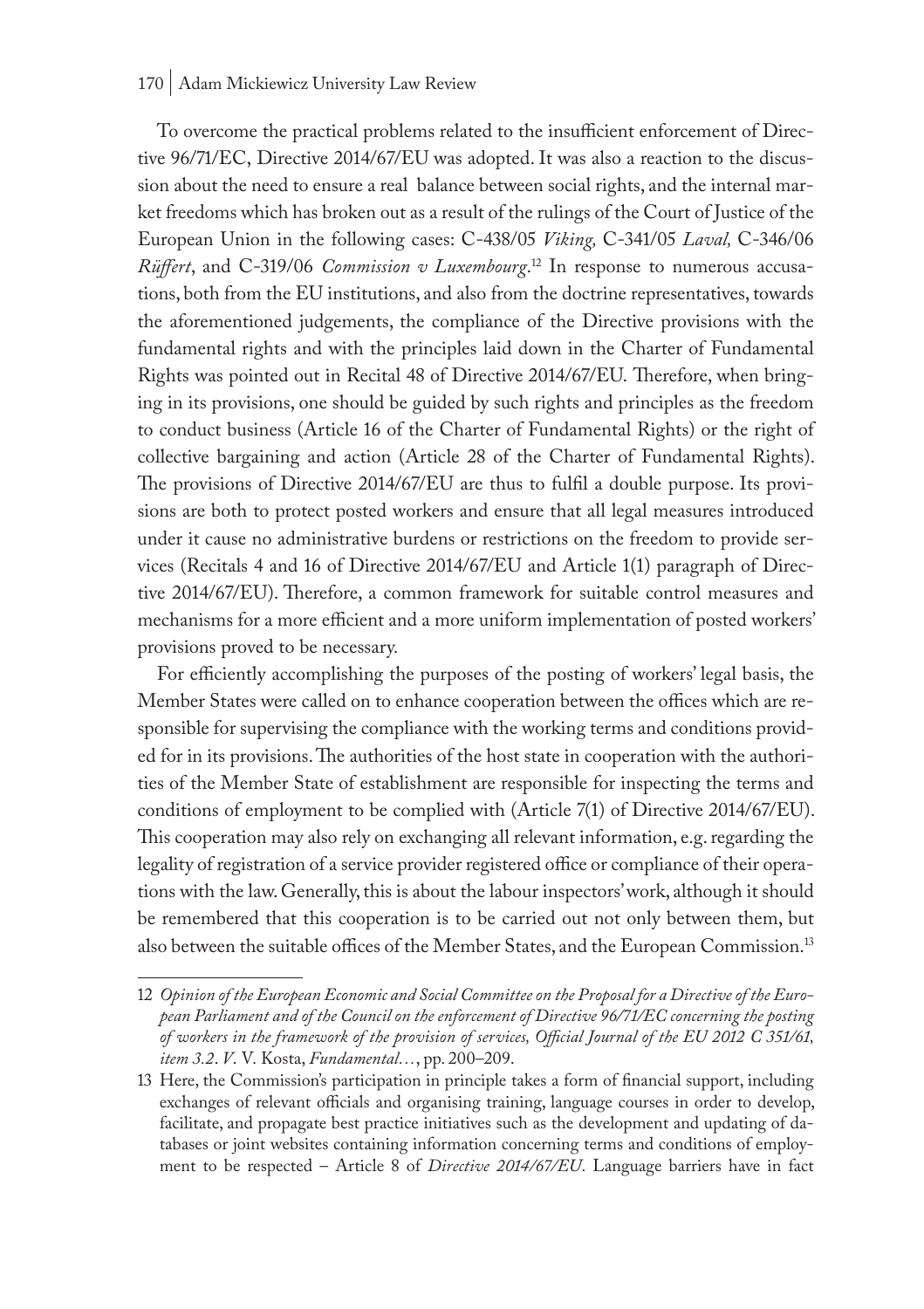For the purposes of ensuring effective monitoring of compliance of their own legislation with the obligations arising out of directives on the posting of workers, Member States may only impose such administrative requirements and control measures which are justified and proportionate in accordance with EU law (Article 9(1) of Directive 2014/67/EU). From among those which are acceptable, there are, for example, the following: an obligation for a service provider established in another Member State to make a simple declaration containing the relevant information necessary in order to allow factual controls at the workplace; an obligation to keep or make available and/or retain copies, in paper or electronic form, of the employment contract or an equivalent document during the period of posting, and also an obligation to designate a person to liaise with the competent authorities in the host Member State (Article 9(2) of Directive 2014/67/EU). It needs to be highlighted that these obligations are at the same time to facilitate works of national labour inspectorates connected with fulfilling the obligations of employers' posting their workers in order to provide services on the territory of the host Member State.

# **The European Platform for Undeclared Work and European Labour Authority**

There should not be any doubt as to the key role that labour inspectorates play for both fair mobility and the protection of workers' rights. If they function effectively, this ensures protection of health and safety at work. It could generally take a form of combating and eliminating hazardous working conditions and contributing to the remuneration and social insurance premiums being actually paid. It should be highlighted that labour inspectorates are of particular significance in the context of the posting of workers, especially by establishing the liability as regards compliance with host Member States' minimum working conditions. It causes serious practical difficulties. Therefore, labour inspectors play a key role not only in relation to protecting workers' rights, but also in relation to preventing abuses and supporting economic and social development.

turned out to be one of the fundamental practical problems.*Communication from the Commission to the Council, the European Parliament, the European Economic and Social Committee and the Committee of the Regions, The implementation of Directive 96/71/EC in the Member State*s*, COM 2003 458 final, p. 14*. *V*. *Commission Recommendation of 31 March 2008 on enhanced administrative cooperation in the context of the posting of workers in the framework of the provision of services, Official Journal of the EU 2008 C 85/1* and *Communication from the Commission to the European Parliament, the Council, the European Economic and Social Committee, and the Committee of the Regions of 6 November 2008 - Delivering the benefits of the single market through enhanced administrative cooperation, COM 2008 703 final*.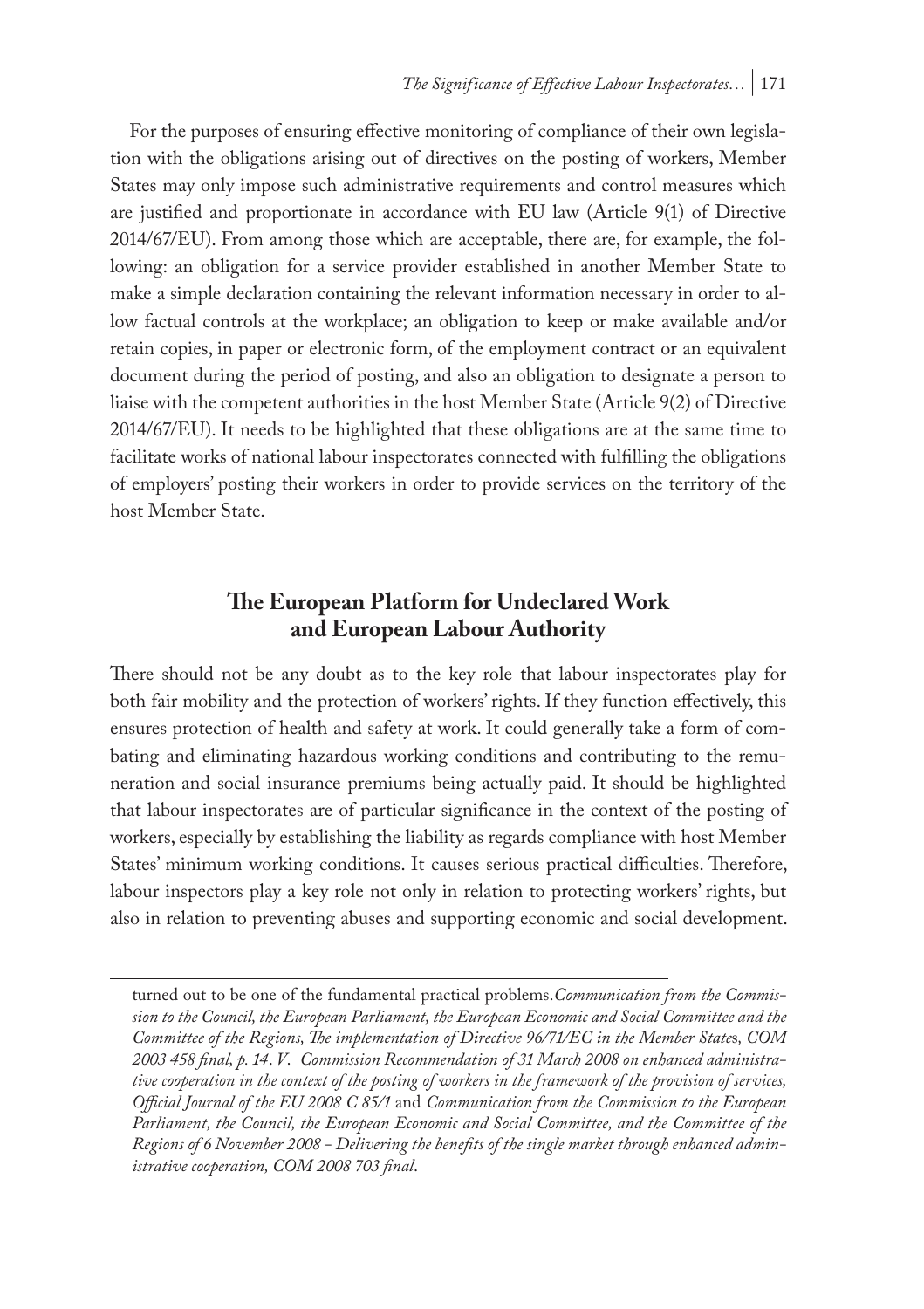Member States use various, often different methods for carrying out inspections at work, and labour inspectorates functioning there have many times suffered from a shortage of staff and constant training courses, especially those concerning EU issues.<sup>14</sup> Insufficient language competences have also occurred to be a serious problem. National inspection systems should therefore be strengthened, for example, by providing moderately uniform training for the labour inspectors as well as by increasing the intensity of language courses, e.g. by making use of financial support under the European Social Fund for the implementation of so-called 'soft projects.'

A system of electronic networking used by all relevant social security authorities, would certainly help them exchange information and be a very useful tool for national labour inspectors. On the other hand, inspections carried out by labour inspectorates could be considerably facilitated as a result of creating national systems of electronic networking imposing an obligation on employers to immediately register workers from abroad, e.g. posted workers.15 In connection with the aforementioned practical problems, the European Platform for undeclared work for labour inspectors has been established (henceforth: Platform).16

The following were indicated as the headline goals of the Platform: improving working conditions, supporting integration on the labour market and social inclusion, including better enforcement of the regulations in these fields, and also limiting the scale of undeclared work and increasing the number of legal jobs, thereby preventing the deterioration in the quality of work as well as occupational health and safety. Above all, these goals are to be accomplished through cooperation between competent authorities of the Member States, by improving their potential in counteracting cross-border undeclared work and contributing whereby to providing equal terms and conditions of carrying out business activities as well as raising social conscience in all issues related to the undeclared work. Here, the cooperation of the Member States should, among others, take the form of exchanging best practices and information in order to develop specialist knowledge and analyses as well as to support and facilitate using innovative methods for having effective and efficient cross-border cooperation.<sup>17</sup>

<sup>14</sup> *European Parliament Resolution of 14 January 2014 on effective labour inspections as a strategy to improve working conditions in Europe, Official Journal of the EU 2016 C 482/31, items 6–7* and a motion for a *Resolution of the European Parliament of 12 December 2013 on effective working conditions as a strategy to improve working conditions in Europe 2013/2112 INI*.

<sup>15</sup> *Ibidem*, items 17–18.

<sup>16</sup> *Decision EU 2016/344 of the European Parliament and of the Council of 9 March 2016 on establishing a European Platform to enhance cooperation in tackling undeclared work, Official Journal of the UE 2016 L 65/12*. Undeclared work is understood as "any paid activities that are lawful as regards their nature but not declared to public authorities, taking into account differences in the regulatory systems of the Member States'. *Communication from the Commission of 24 October 2007 entitled 'Stepping up the fight against undeclared work', COM 2007 628 final.*

<sup>17</sup> Articles 4 and 5 of *Decision 2016/344*.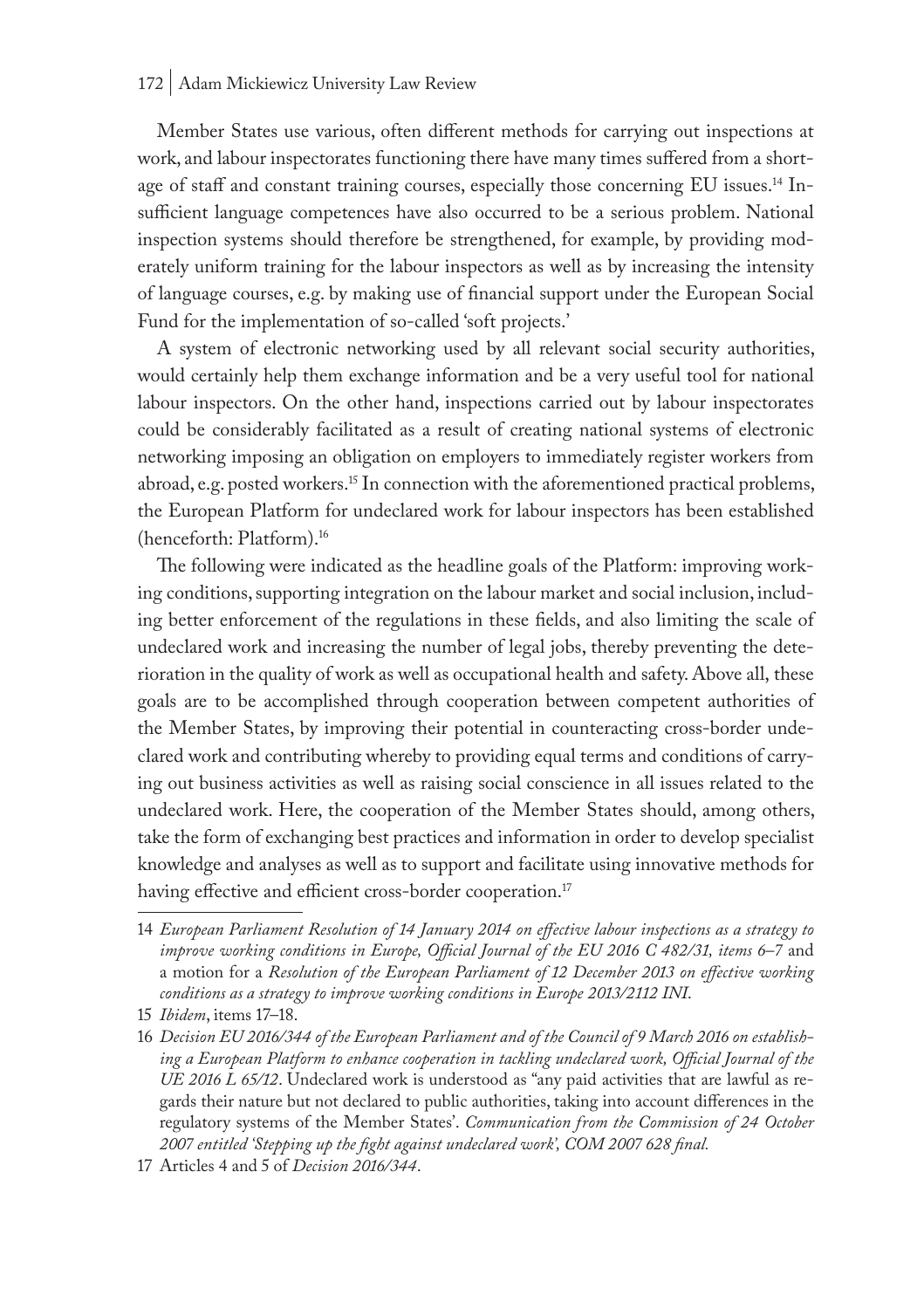By developing and enhancing the cooperation, Member States and their suitable authorities maintain the competences for identifying, analysing, and resolving practical problems related to the enforcement of EU legislation concerning social protection and working conditions. They were to decide which measures need to be applied at a national level to introduce the platform results. Therefore, collaborative tools being developed under the platform were rather to take form of soft EU legislation, e.g. guidelines and good practice handbooks or common principles of carrying out inspections for tackling undeclared work.18

The composition of the Platform has three levels and includes a high-ranking representative of a given Member State, a representative of the European Commission as well as representatives of cross-sectoral social partners acting at the EU level. The Platform meets at least twice a year. Its tasks are to be carried out on its rules of procedure, 2-year work programmes, activity reports compiled every two years as well as on establishing, if needed, suitable working groups.19 The Platform was officially launched in May 2016. At the first plenary session, which was held on 10 October 2016, the work programme for 2017–2018 was adopted, assuming three strategic priority axes: cooperation and joint action, mutual learning, broadening knowledge.20 It was assumed that the platform could be used as a tool for supporting Member States in carrying out structural reforms as well as for the better enforcement of primary and secondary legislation. The actual Platform's work programme for 2019–2020 aims to deepen important aspects of the previous programme with a special attention on work to tackle bogus self-employment and fraudulent letterbox companies. Its activity will entail the four following sectors, which have been identified as heavily affected by undeclared work, that are: agriculture, aviation, tourism and hotel, restaurant and catering sectors.<sup>21</sup>

It needs to be stressed, that in order to bring an operational dimension to the activities of the platform, just after nearly three years of its establishment, it is to be taken over by a new EU agency - the European Labour Authority. The proposal for this new agency was presented by the European Commission in March 2018.<sup>22</sup> It shall assist Member States and the Commission in matters relating to cross-border labour mobility and the coordination of social security systems within the Union. To contribute to ensuring fair labour mobility in the internal market the Authority shall: 1) facilitate access for individuals and employers to information on their rights and obligations as well as to relevant services; 2) support cooperation between Member States in the cross-border enforcement of relevant

<sup>18</sup> Recital 18 and Article 3 and Article 6(1)(e) of *Decision 2016/344*.

<sup>19</sup> Article 8 sections 2 and 3 of *Decision 2016/344*.

<sup>20</sup> European Platform Undeclared Work Programme 2017–2018 adopted on 10 October 2016.

<sup>21</sup> European Platform Undeclared Work Programe 2019–2020 adopted on 18 October 2018.

<sup>22</sup> *Proposal for a regulation of the European Parliament and of the Council establishing a European Labour Authority, COM 2018 131 final, preambule, item 31*.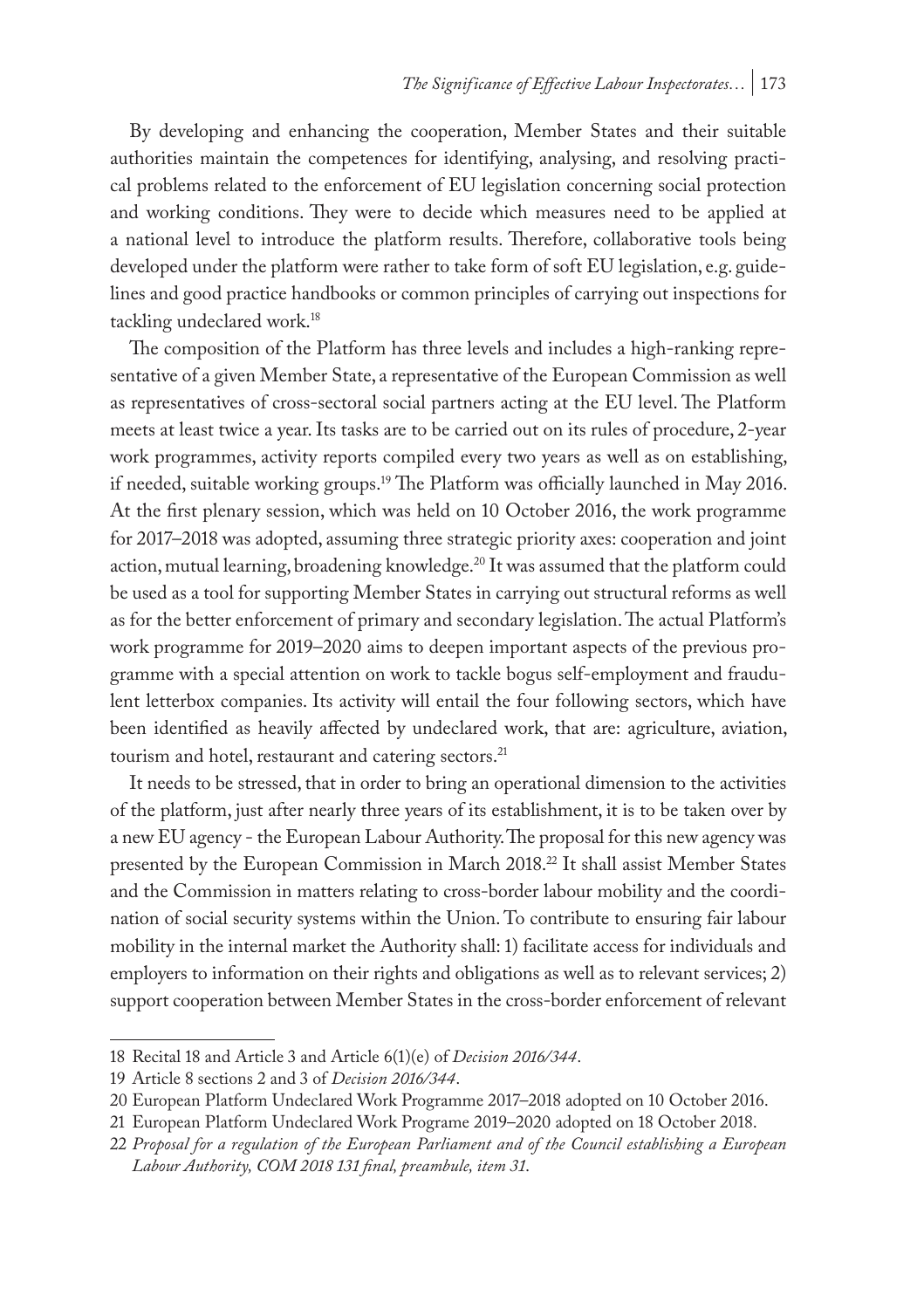#### 174 | Adam Mickiewicz University Law Review

Union law, including facilitating joint inspections; 3) mediate and facilitate a solution in cases of cross-border disputes between national authorities or labour market disruptions.23 The second aim especially seems to cover activities that are actually taken in the framework of the Platform. Joint labour inspections are thus needed to deal with complex cases of fraud or abuse that have a transnational dimension. They are to be coordinated by the European Labour Authority under the scope of its competences and on the request of one or several Member States. The Authority may also suggest to the authorities of the Member States concerned that they perform a concerted or joint inspection. The organisation of a concerted or joint inspection shall be subject to the prior agreement of all participating Member States via their National Liaison Officers. This agreement shall set out the conditions for carrying out such an exercise. Concerted and joint inspections and their follow-up shall be carried out in accordance with the national law of the Member States concerned with logistical and technical support of the European Labour Authority (together with translation and interpretation services). National authorities carrying out a concerted or joint inspection shall report back to the Authority on the outcomes within their respective Member State. In the event that the Authority, in the course of concerted or joint inspections, becomes aware of suspected irregularities in the application of Union law, it shall report on this to the Commission and authorities in the Member State concerned, where appropriate.<sup>24</sup>

# **Committee of Senior Labour Inspectors and other Collaborative Forums Consolidating the Effectiveness of Labour Inspectorates on the Internal Market**

Effectiveness of activities aiming at ensuring decent working conditions requires that activities of different groups of experts and committees acting in this field at the EU level are not duplicated. The activity of the Platform (soon to be renamed the European Labour Authority) and the Committee of Senior Labour Inspectors functioning within the European Commission is an example of such an assumption regarding each other.<sup>25</sup> Its task is to support the European Commission in monitoring compliance with the EU legislation regarding occupational health safety at a national level. Analysing and resolving practical problems in this field is within competences of suitable

<sup>23</sup> *Ibidem*, Article 1 and 2.

<sup>24</sup> *Ibidem*, Article 9 and 10.

<sup>25</sup> Among other groups of experts and committees, Article 9 of *Decision 2016/344* lists the Committee of Experts on Posting of Workers, the Administrative Commission for the Coordination of Social Security Systems, the Network of Public Employment Services, the Employment Committee, the Social Protection Committee and a working group for administrative cooperation in the field of direct taxation.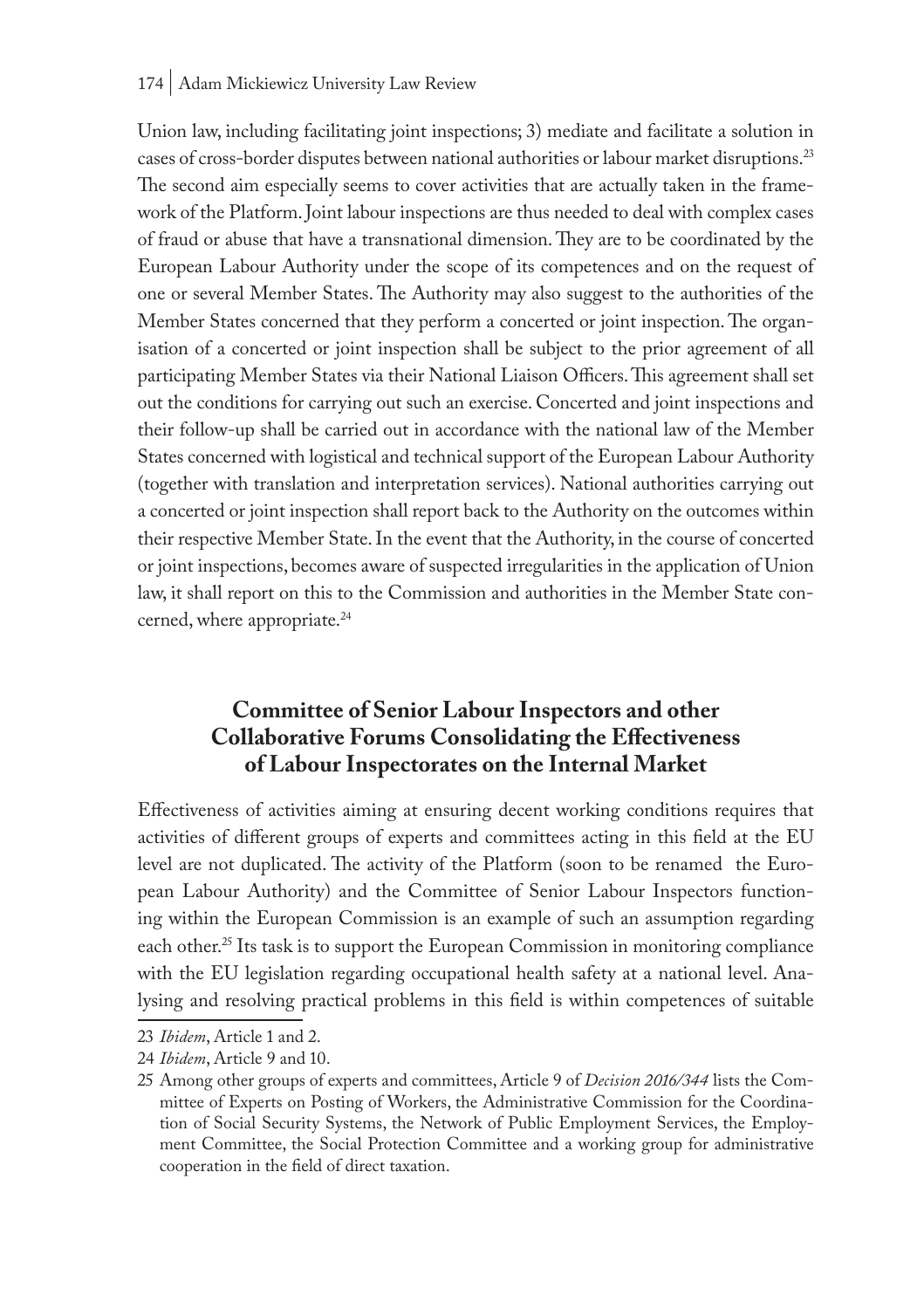national supervision offices and requires close cooperation between these offices, and the European Commission.26

The Committee's most important tasks include: assisting the Commission in defining common principles of labour inspection in the field of health and safety at work and developing methods of assessing the national systems of inspection in relation to those principles; promoting improved knowledge and a mutual understanding of different national systems and practices of labour inspection; developing exchanges between national labour inspection services of their experiences; promoting exchanges for labour inspectors between national administrations and setting up training programmes for inspectors; drawing up and publishing documents to facilitate the activities of labour inspectors and developing a reliable and efficient system of rapid information exchange between labour inspectorates.27

As it can be observed, the tasks carried out under the Platform - and the Committee of Senior Labour Inspectors are generally similar and focus mainly on developing knowledge, exchanging experiences and enhancing administrative cooperation of Member States in this field of EU integration. However, the material scope of the Platform activity is wider because it concerns cooperation on the fight against undeclared work. Nevertheless, the initiative of expanding this activity to also include issues related to the posting of workers could be considered. One could use projects being already carried out under the European Commission initiative entitled 'Eurodetachement'28 and transform them into a permanent platform for exchanging information and good practices as well as common training courses for labour inspectors and liaison offices for posted workers. This permanent platform could be incorporated into the European Platform for unde-

<sup>26</sup> It should be stressed that a 'Group of Senior Labour Inspectors' has informally been in operation under the then EC already since 1982, and formally under the *Committee Decision No. 95/319/EC of 12 July 1995 setting up a Committee of Senior Labour Inspectors*, *Official Journal EC 1995 L 188/11* amended by the *Commission Decision of 22 October 2008*, *Official Journal of the EU 2008 L 288/5*. See also the *Commission Decision of 31 March 2016 on the appointment of members of the Committee of Senior Labour Inspectors for a new term of office, OJ EU 2016 C 115/17.*

<sup>27</sup> Article 3 *Commission Decision 95/319/EC*. The Committee plenary sessions are held twice a year, usually chaired by the Member State exercising the current presidency in the EU Council. Usually, the representatives of labour inspectorates of the EU Member States, EOG and EFTA states, and also observers from ILO and EU-OSHA participate in the sessions.

<sup>28</sup> It is a project carried out and assisted by the Directorate-General for Employment, Social Affairs and Inclusion of the European Commission which is designed to examine the current state of knowledge and the practice of posting of workers in the EU. Three implementing projects have already been carried out, that is: *Common training for labour inspectors and public officials of liaison office on posting involved in control and monitoring 2010–2011, The Posting of Workers: Improving Collaboration between Social Partners and Government Authorities in Europe 2012–2013 as well as Act on situations of posting workers: 'Learning by doing' 2014–2015*. Information about the project available at: <http://www.eurodetachement-travail.eu>.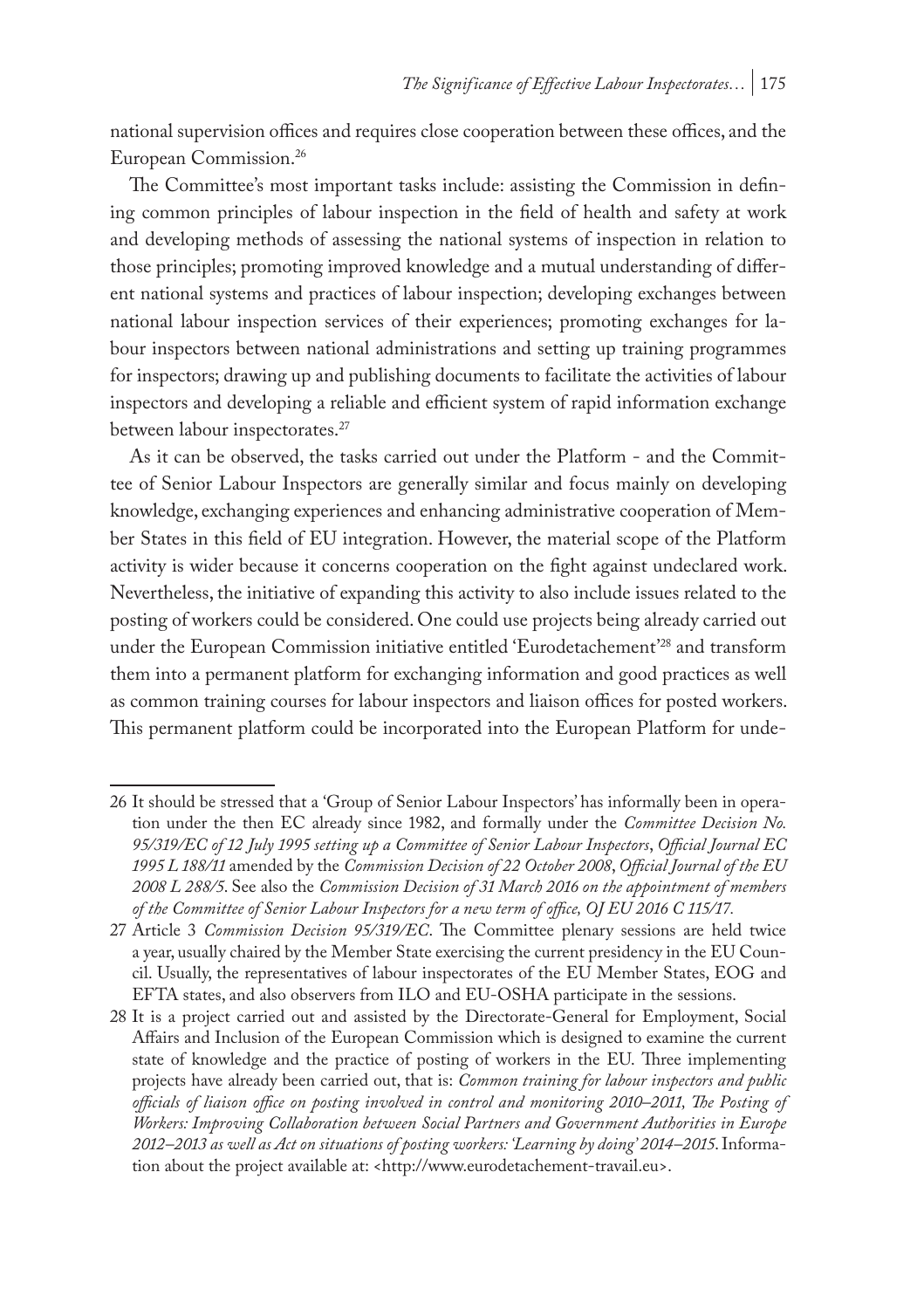clared work. However, if this process fails, coordination of tasks carried out under these platforms should be undertaken.29

The coordination of activities carried out under the Platform and the Committee of Senior Labour Inspectors could, in addition, be enhanced by setting up bilateral task forces or, where needed, a multilateral task force including national competent authorities and labour inspectors. They would carry out on-the-spot cross-border checks (subject to the approval of all Member States concerned), in accordance with the national law of the Member State in which the controls are taking place. Generally, their activities could be launched in cases of social dumping, work under illegal conditions or fraud, to identify *letterbox companies*, fraudulent recruitment agencies and abuses of any rules that result in the exploitation of workers. All those forces could create a network of national social inspection services with the main aim to promote information exchange.30 Also the European Economic and Social Committee points out the need to ensure coherence of activities undertaken at the EU level in relation to all issues related with labour inspection, both under the Platform, and under the Committee of Senior Labour Inspectors.

Better education in EU issues of labour inspectors and increasing their numbers are required as it has not even reached the minimum of what the International Labour Organization recommends, i.e. one inspector per ten thousand workers. In several Member States, the level of activity of labour inspectorates needs to be improved, particularly as regards information, consultation, and also the identification of undeclared work. Required improvement of labour inspectors' qualifications can be obtained *inter alia*  through exchange and training programmes and by enhancing cooperation between labour inspection authorities under the Committee of Senior Labour Inspectors.<sup>31</sup>

It would also be helpful to improve EU cross-border labour market control instruments, including improving the enforcement of penalties at a cross-border level.32 National labour inspectorates should play a key role in counteracting *letterbox companies*,

<sup>29</sup> *Resolution of the European Parliament of 14 September 2016 on social dumping in the European Union 2015/2255 INI, item 4.*

<sup>30</sup> *Ibidem,* item 5.

<sup>31</sup> *Opinion of the European Economic and Social Committee of 11 December 2014 on the communication to the European Parliament, the Council, the European Economic and Social Committee and the Committee of the Regions on a EU strategic framework on health and safety at work 2014–2020, SOC 512, items 1.4., 5.1.5.-5.1.6.*

<sup>32</sup> *Opinion of the European Economic and Social Committee of 4 April 2016 on fairer labour mobility within the EU 2016/C 264/02, OJ EU 2016 C 264/11, items 1.9. and 4.4*. It seems that Chapter VI of Directive 2014/67/EU concerning cross-border enforcement of financial administrative penalties and/or fines corresponds to this challenge. Competent authorities should have the possibility to impose effective, proportionate and dissuasive sanctions, including also the possibility to suspend the provision of services in the case of a serious breach of the provisions concerning posting of workers and/or the applicable collective agreements.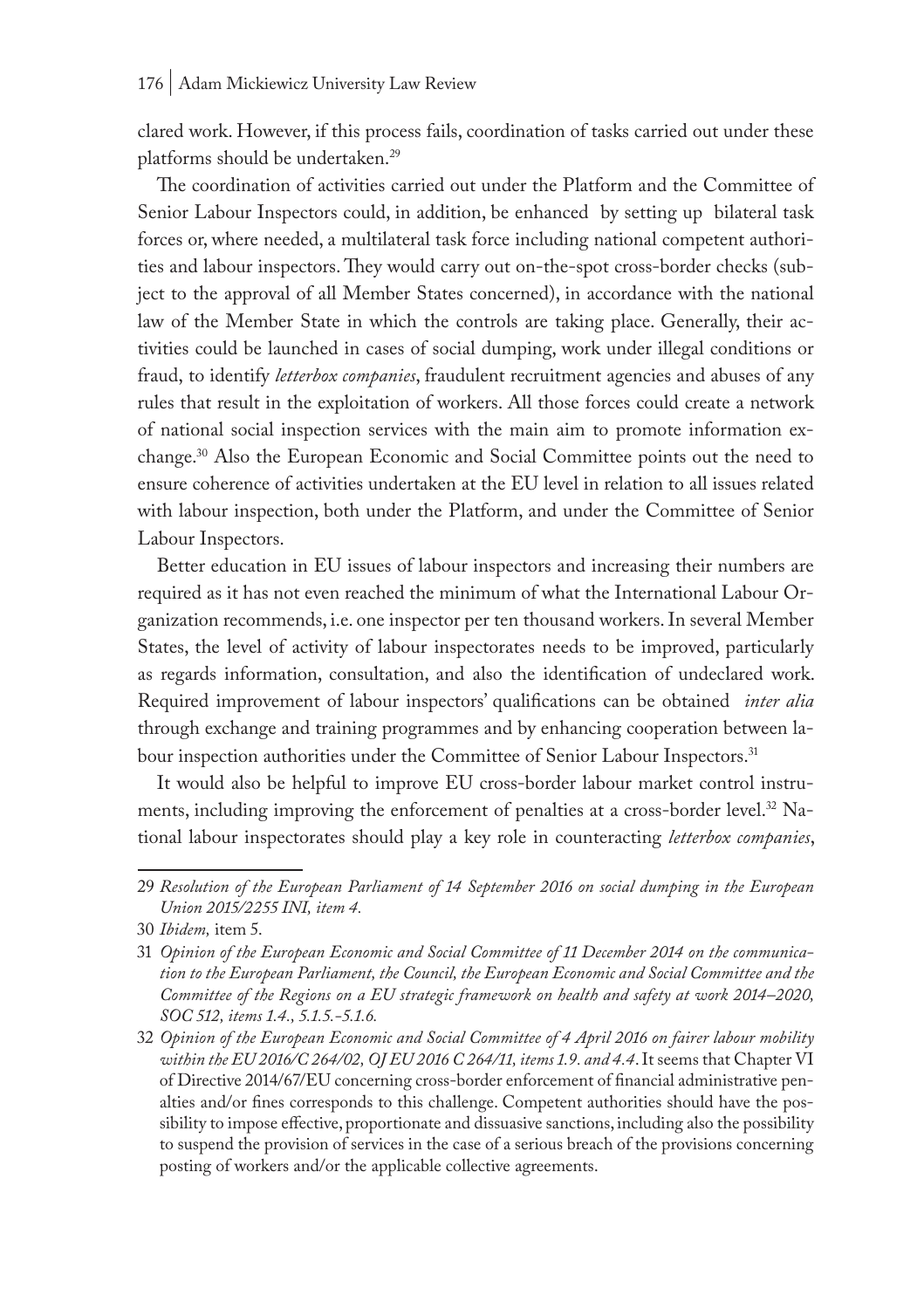detecting and counteracting social dumping cases as well as in deterring undeclared work.<sup>33</sup> Greater involvement of the border regions in this process might become one of the solutions contributing to enhancing cooperation of the national labour inspectorates. Improving cross-border cooperation between labour inspection services, exchanging common practices and popularising an electronic exchange of information should not only consolidate the effectiveness of combating social frauds, bogus self-employment and undeclared work, but also help in preventing them.<sup>34</sup>

# **From a European Social INTERPOL to a European Labour Inspectorate?**

In one of its opinions, the European Economic and Social Committee, without defining this notion, or even setting out general assumptions of its activity, proposes to consider establishment of a 'European Social INTERPOL' which could support labour inspectors' from different Member States.35 When trying to capture the essence of this proposal, one should first define fundamental features of INTERPOL as such. Second, the adequacy of these solutions for the protection of social rights on the internal market should be assessed. INTERPOL is an international criminal police organization assisting law enforcement bodies in fighting against all forms of crime. Its organizational structure consists of a network of National Central Bureaus coordinated by the General Secretariat as an administration and technical body which, in turn, is responsible for their actions before the General Assembly and the Executive Committee.<sup>36</sup>

It seems that special attention should be devoted to the INTERPOL National Central Bureaus' activity because of its 24/7/365 availability of duty officers and therefore quick exchange of information in INTERPOL's official languages. Achieving this type of rapid reaction capability by national labour inspectorates would undoubtedly contrib-

<sup>33</sup> *Opinion of the European Economic and Social Committee of 14 May 2009 on the impact of legislative barriers in the Member States on the competitiveness of the EU 2009/C 277/02, OJ EU 2009 C 277/6, item 1.10.*

<sup>34</sup> *Resolution of the European Parliament of 14 September 2016 on social dumping in the European Union 2015/2255 INI.*

<sup>35</sup> *Opinion of the European Economic and Social Committee of 5 May 2010 on the social dimension of the internal market, 2011/C 44/15, OJ EU 2011 C 44/90, item 1.7.*

<sup>36</sup> INTERPOL general structure is provided in Article 5 of its Constitution, whereas the competencies of individual bodies in its consecutive Articles from 6 to 33. *The Constitution of the ICPO-INTERPOL adpoted by the General Assembly at its 25th session, I/CONS/GA/1956 2008*. While at the EU level, the European Union Agency for Law Enforcement Cooperation should be pointed out here, operating under *Regulation EU 2016/794 of the European Parliament and of the Council of 11 May 2016 on the European Union Agency for Law Enforcement Cooperation Europol, OJ EU 2016 L 135/53.*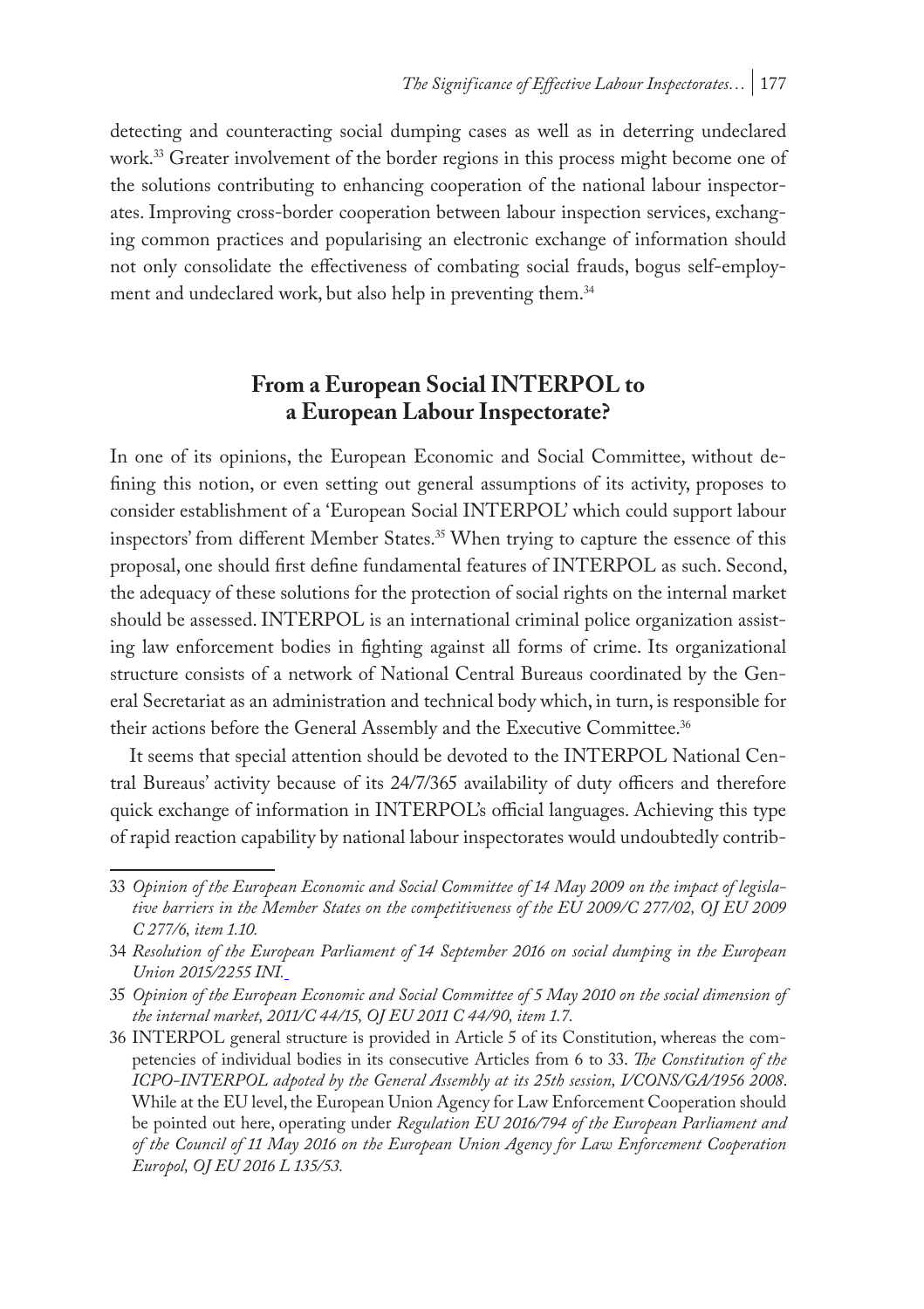ute to improve cooperation between them and thereby indirectly increase the control of compliance with workers' social rights in the internal market. Activities of the 'European Social INTERPOL' might include support for enforcing cross-border labour law provisions, and exchanging information and best practices about working conditions and control mechanisms of individual Member States. It should be noticed that some of these mechanisms already exist. The activity of the aforementioned Committee of Senior Labour Inspectors as regards monitoring of exercising the EU cross-border labour legislation at the national level, the activity of the Platform, in exchanging good practices, or the EU agencies, i.e. EUROFUND and EU-OSHA providing an expert base for issues being the object of their activity, can be given as an example.

A question can be raised whether the effectiveness of the initiatives mentioned here would be better, if they were replaced by a new EU institution, e.g. in the form of a European Labour Inspectorate. It could be composed of, e.g. the representatives of Member States having knowledge and experience in carrying out compliance with the labour law provisions, particularly the condition of occupational health and safety, and of the legality of employment. They could exercise their competences under jointly agreed principles of carrying out these types of inspections, thus supervising national labour inspectorates. Considering current division of competences between the EU and Member States in the field of social policy, there is, however, no opportunity of setting up this type of institution. It would involve a supervision of competences over national labour inspectorates which is not actually provided in any of the treaty provisions. It is worth mentioning, that even in its proposal on setting up the 'European Social INTERPOL', the European Economic and Social Committee points out supporting labour inspectors in different Member States. It suggests that its function should be auxiliary, rather than supervisory. The same has to be stated about the supporting character of the proposed European Labour Authority. Taking into account opportunities presented in the White Paper of the European Commission on the Future Europe, a different scenario should however not be completely excluded.37 Everything depends on an eventual agreement of all Member States on the possibility of changing the division of competences in the field associated with social affairs.

### **Conclusion**

Directive 2018/957 is of unquestioned significance for the cross-border labour mobility of posted workers, providing them with minimum terms and conditions of employment in the host Member State. It also obliges service providers from other Member States to

<sup>37</sup> *White Paper on the Future of Europe. Reflections and scenarios for the EU27 by 2015, COM 2017, 2025.*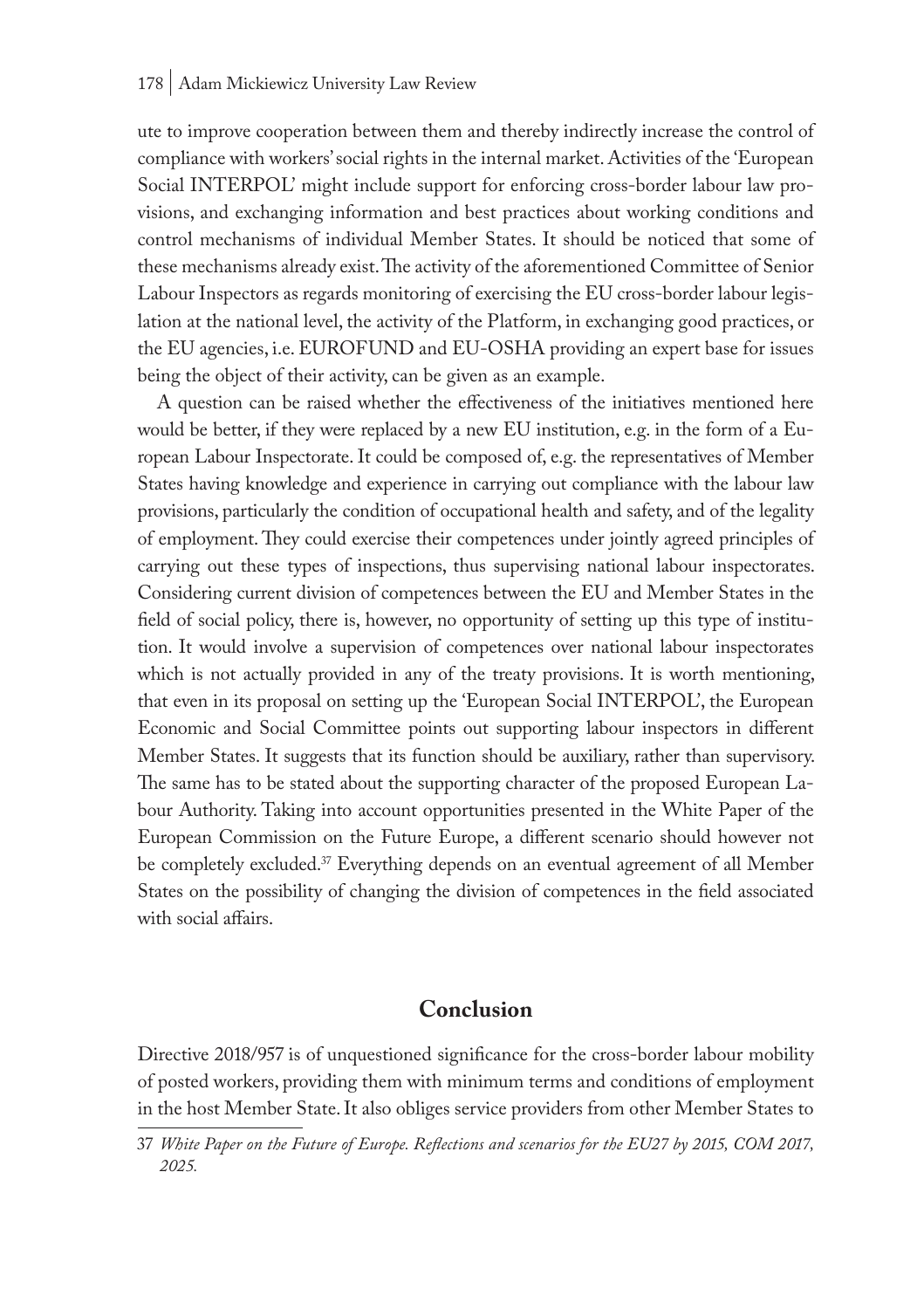make suitable declarations related to posting prior to its commencement as well as an obligation to keep the documentation of posted workers in the host Member State, which is simultaneously to ensure the protection of posted workers. Relevant authorities of the host Member State (usually labour inspectors) are to verify compliance with the minimum terms and conditions of employment applied on its territory. This must not lead to unjustified restrictions in the freedom to provide services related to the necessity of dealing with too-far-reaching formalities by employers sending their employees to other Member States. In connection with the insufficient, as it turned out, introduction and enforcement of the provisions regarding the cross-border posting of workers, Directive 2014/67/EU was adopted, which provided a number of measures aimed improving the situation in this field, including enhancing cooperation between labour inspectors of individual Member States.

A number of initiatives and advisory bodies which were undertaken/set up for the aforementioned cooperation (e.g. the European Platform for improving cooperation for tackling undeclared work, the proposed European Labour Authority, Committee of Senior Labour Inspectors, Expert Committee for Posting of Workers, Social Protection Committee or the 'Eurodetachement' initiative) can be pointed out. Generally, they are to guarantee the exchange of knowledge and good practices between national labour inspectorates in the form of collaborative platforms and to contribute to efficiently and effectively inspecting working conditions as well as the enforcement of the obligations resting with employers on this account. Undoubtedly, EUROFUND and EU-OSHA also play an indispensable role as regards experts' analyses concerning working conditions and the level of complying with them in the EU Member States. Due to the division of competences between the EU and Member States, it is assumed that the result of their work takes a form of soft legal acts in the form of guidelines, recommendations or good practice handbooks, and the competences of these bodies are of supporting character to activities of national labour inspectorates.

The conclusion should be drawn that plurality of initiatives and bodies mentioned above requires systematisation. They could be categorised into three task forces. The first one gathers bodies that are to ensure expertise knowledge in order to develop training programmes for labour inspectors and necessary analyses. The second one would include a platform under which this knowledge and these analyses would be disseminated between national labour inspectorates. The third group of bodies would have the task of monitoring the use of data available under the platform as well as supporting the activities undertaken at a national level. Reinforcing the European Commission's work connected with financing mutual learning programmes for labour inspectors in the Member States might turn out to be an additional complement to the effective labour inspection system within the EU.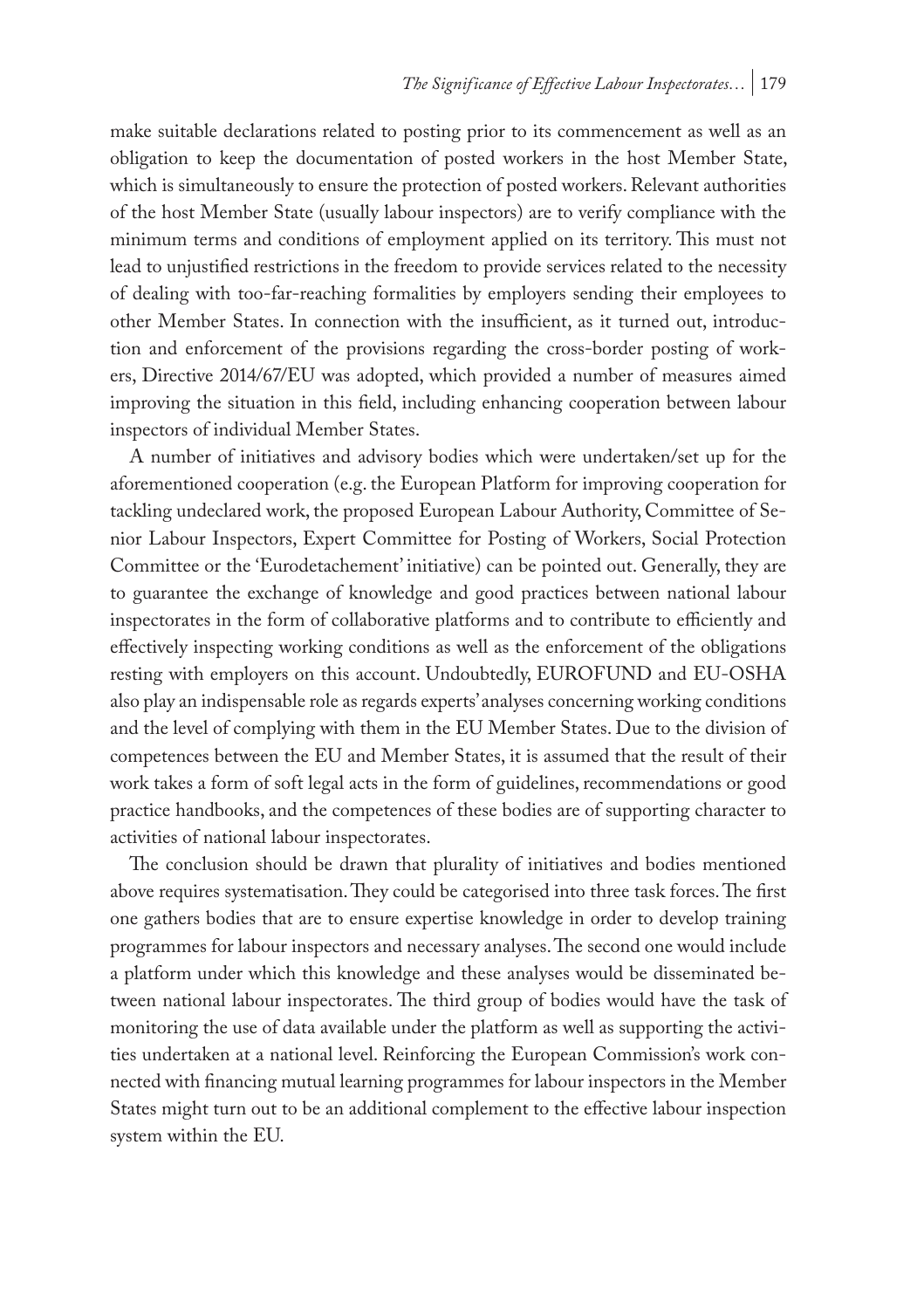The initiatives or activities do not exclude the possibility of establishment of an additional institution, e.g., in the form of a European Labour Inspectorate. There are thus different scenarios of the EU development demonstrated, for example, in the White Paper of the European Commission on the Future of Europe*.* Current division of competences between the EU and Member States in the field of social policy excludes however an opportunity of such a solution which would involve supervising national labour inspectorates. Currently, it should thus have competences only of a supporting character, as is in the case of the proposed European Labour Authority.

### **Literature**

Barnard C., *The substantive law of the EU. The Four Freedoms. Fourth edition*, Oxford 2013.

- Barnard C., *The UK and posted workers: The effect of Commission v Luxembourg on the territorial application of British labour law*, "ILJ" 2009, No. 28/1.
- Cremers J., *In search for cheap labour in Europe Working and living conditions of posted workers,* "CRL News" 2011, No. 1.
- Cremes J. , *Rules on working conditions in Europe: Subordinated to freedom of services?,*  "EJIR" 2010, No. 16/3, p. 302;
- Dølvik J.E., Visser J., *Free movement, equal treatment and workers' tights: can the European Union solve its trilemma of fundamental principle?,* "IRJ" 2009, No. 40/6.
- Evju S., *Posting Past and Present. The Posting of Workers Directive Genesis and Current Contrasts, "*FWP" 2009, No. 8.
- Kosta V., *Fundamental Rights in EU Internal Market Legislation*, Oxford-Portland-Oregon 2015.
- Świątkowski A. M. , *Prawo pracy Unii Europejskiej*, Warszawa 2015.
- van Peijpe T., *Collective labour law after Viking, Laval, Rüffert, and Commission v. Luxembourg,* "IJCLLIR" 2009, No. 25/2.
- *Opinion of the European Economic and Social Committee of 14 December 2016 on the Proposal for a Directive of the European Parliament and of the Council amending Directive 96/71/EC of the European Parliament and of the Council of 16 December 1996 concerning the posting of workers in the framework of the provision of services, COM 2016, 128 final – 2016–70-COD, SOC/541.*
- *European Parliament resolution on the implementation of Directive 96/71/EC in the Member States COM 2003, 458–2003/2168 INI.*
- *Communication from the Commission to the Council, the European Parliament, the European Economic and Social Committee and the Committee of the Regions, The implementation of Directive 96/71/EC in the Member States, COM 2003, 458 final.*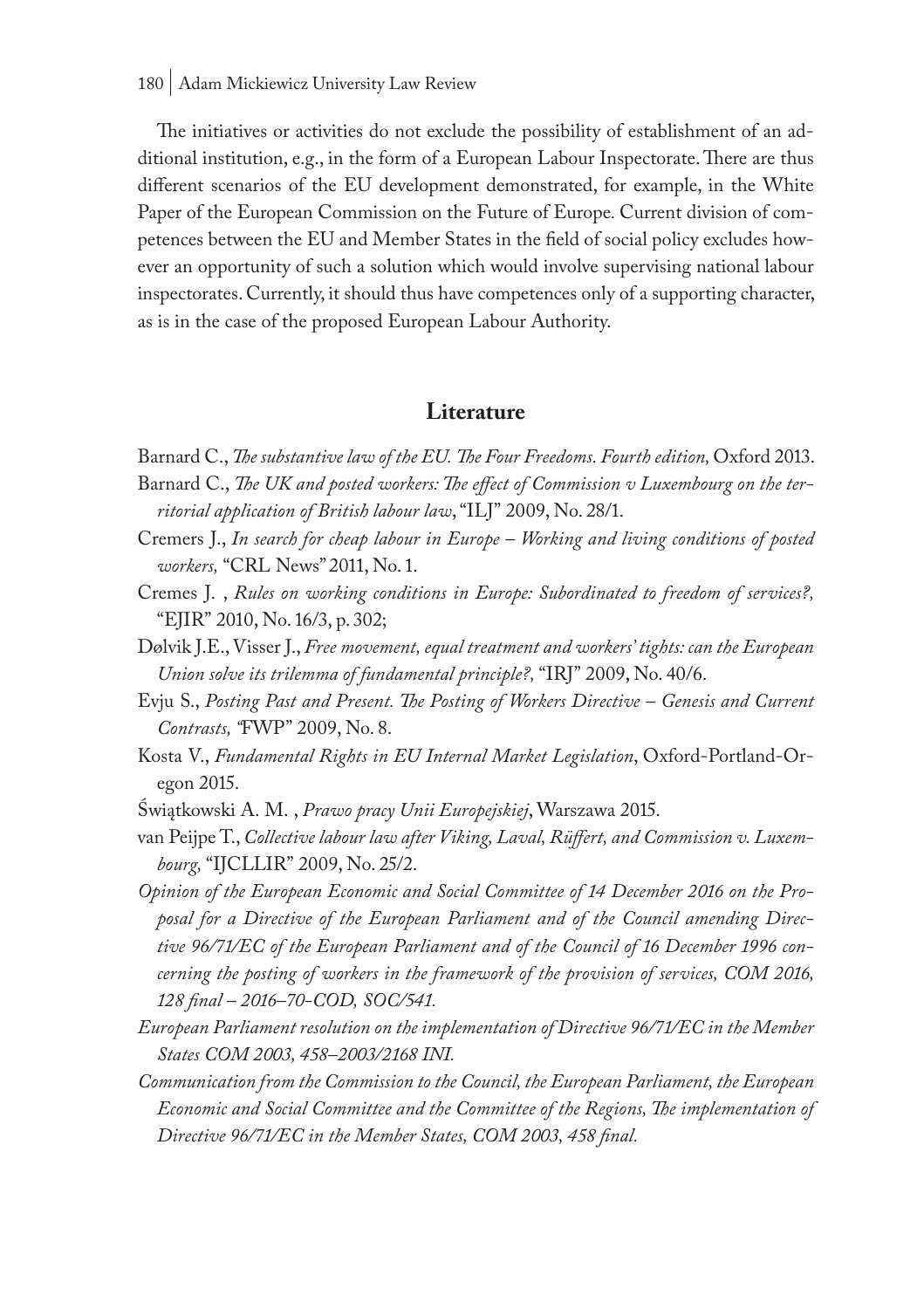- *European Parliament Resolution of 14 January 2014 on effective labour inspections as a strategy to improve working conditions in Europe, Official Journal of the EU 2016 C 482/31.*
- *Opinion of the European Economic and Social Committee on the Proposal for a Directive of the European Parliament and of the Council on the enforcement of Directive 96/71/EC concerning the posting of workers in the framework of the provision of services, Official Journal of the EU 2012 C 351/61.*
- *Communication from the Commission to the Council, the European Parliament, the European Economic and Social Committee and the Committee of the Regions, The implementation of Directive 96/71/EC in the Member States, COM 2003, 458 final.*
- *Commission Recommendation of 31 March 2008 on enhanced administrative cooperation in the context of the posting of workers in the framework of the provision of services, Official Journal of the EU 2008 C 85/1.*
- *Communication from the Commission to the European Parliament, the Council, the European Economic and Social Committee, and the Committee of the Regions of 6 November 2008 - Delivering the benefits of the single market through enhanced administrative cooperation, COM 2008, 703 final*
- *European Parliament Resolution of 14 January 2014 on effective labour inspections as a strategy to improve working conditions in Europe, Official Journal of the EU 2016 C 482/31.*
- *Decision EU 2016/344 of the European Parliament and of the Council of 9 March 2016 on establishing a European Platform to enhance cooperation in tackling undeclared work, Official Journal of the UE 2016 L 65/12.*
- *Communication from the Commission of 24 October 2007 entitled 'Stepping up the fight against undeclared work', COM 2007 628 final.*
- *Committee Decision No. 95/319/EC of 12 July 1995 setting up a Committee of Senior Labour Inspectors, Official Journal EC 1995 L 188/11.*
- *Commission Decision of 31 March 2016 on the appointment of members of the Committee of Senior Labour Inspectors for a new term of office, OJ EU 2016 C 115/17.*
- *Resolution of the European Parliament of 14 September 2016 on social dumping in the European Union, 2015/2255 INI.*
- *Opinion of the European Economic and Social Committee of 11 December 2014 on the communication to the European Parliament, the Council, the European Economic and Social Committee and the Committee of the Regions on a EU strategic framework on health and safety at work 2014–2020, SOC 512.*
- *Opinion of the European Economic and Social Committee of 4 April 2016 on fairer labour mobility within the EU 2016/C 264/02, OJ EU 2016 C 264/11.*
- *Opinion of the European Economic and Social Committee of 14 May 2009 on the impact of legislative barriers in the Member States on the competitiveness of the EU, 2009/C 277/02, OJ EU 2009 C 277/6.*